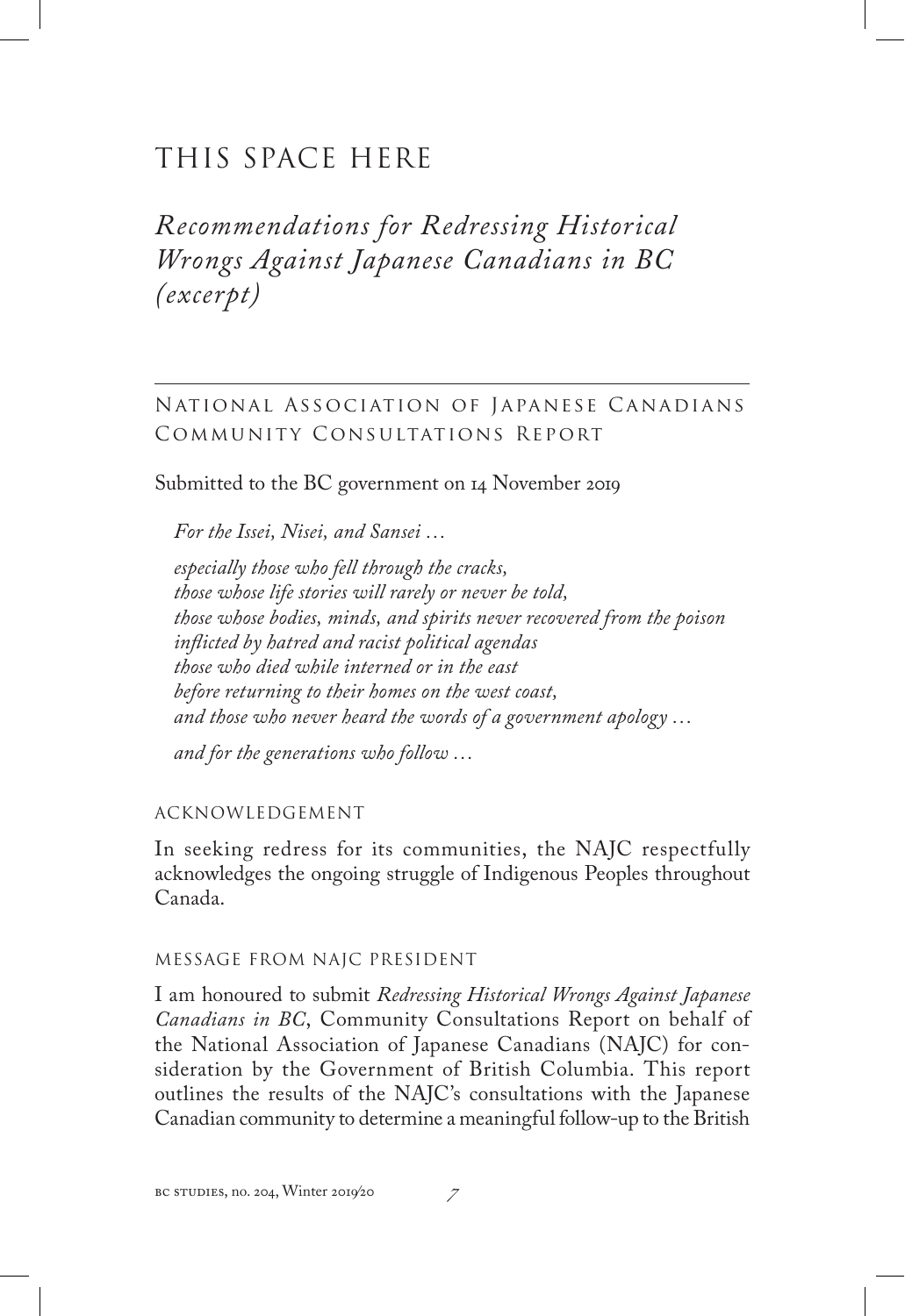Columbia Government's Motion of Apology for Japanese Canadian Internment During the Second World War, passed by the British Columbia Legislative Assembly in 2012.

During the community consultations, we heard from members of our community who were directly affected by discrimination and internment. Some shared their stories, including painful family separations, denial of education, and racism. BC Redress is intensely personal for the Japanese Canadian community. Many Japanese Canadian families were longtime settlers in BC, like my family who came from Japan in the 1800s, and most of their descendants would still be living in BC if not for the aggressive actions of BC politicians before, during, and after the Second World War.

Like many other *Yonsei*, I did not know the history of our community or about internment. As a child, I remember going to the PNE (Pacific National Exhibition) in Hastings Park. I also remember my mother's reluctance to go to the petting zoo in the livestock barns. As an adult, I found out that her family, along with many others, was forcibly uprooted from their home on Vancouver Island with little notice and only a few suitcases. My mother, a little girl at the time, was heartbroken. From her family's clean, well-kept home, she ended up in the stench of the livestock barns in Hastings Park in Vancouver, then to live in a tent at the Popoff internment site in the interior of BC.

My mother's story is just one of many. We want to use our stories to educate and collaborate to eliminate racism. This work is timely as Canadian society currently faces rising challenges from populist and antiimmigrant movements. We strive for justice in the present and the future, as much as honouring our past and paying respect to our *Issei*, *Nisei*, and *Sansei*.

Given the role previous BC Governments played in the internment and dispossession of Japanese Canadians, we appreciate the current BC Government taking the first step to support these community consultations. We look forward to working with the BC Government on the next steps for meaningful measures to redress the violation of rights and financial and other losses for 22,000 Japanese Canadians, and to address the intergenerational impacts of government actions. By helping to ensure a degree of justice for Japanese Canadians, the BC government can help safeguard against any such future injustices.

Lorene Oikawa President, National Association of Japanese Canadians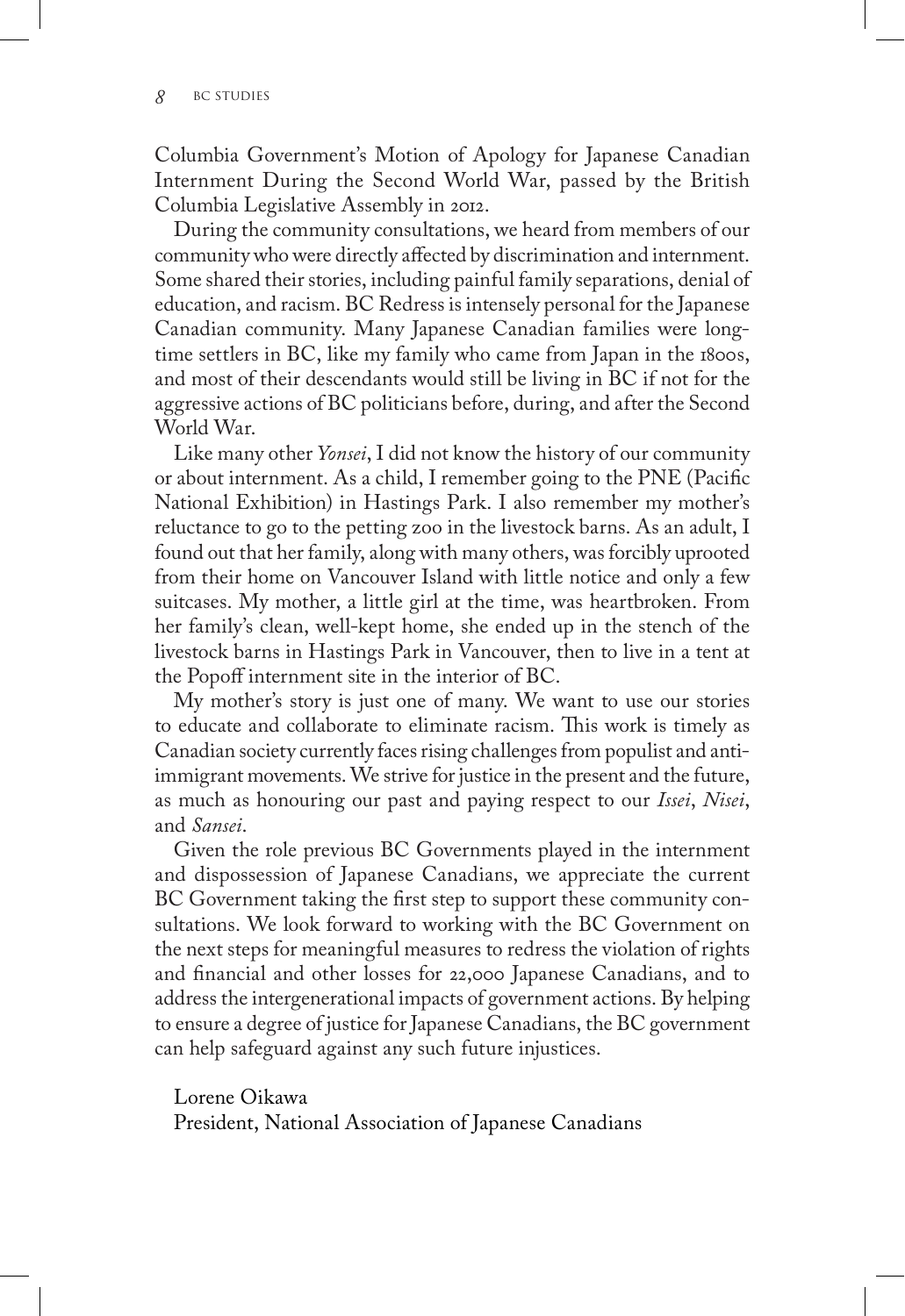#### Executive summary

With support from the British Columbia (BC) Government, the National Association of Japanese Canadians (NAJC) coordinated an extensive consultation process consisting of community meetings in nine locations in BC, virtual community consultations, an online survey, and written submissions from individuals and organizations in the Japanese Canadian community. The consultations were conducted between April and September 2019. All participants were asked to respond to the following question: *What should the Government of BC do to redress its history of racial discrimination and unjust actions that devastated the Japanese Canadian community?*

The following five themes emerged from the community consultations, ranked in order of importance:

**1. Enhance Public School Education in British Columbia.**

Japanese Canadian history should be embedded in the mandatory core public elementary and high school curricula and be available online. Professional development opportunities should be available for teachers at all grade levels on the Japanese Canadian experience. Academic grants should be established for research and the development of teaching tools and a digital library on Japanese Canadian history.

**2. Take Concrete Steps to Combat Racism and Discrimination.** We encourage the BC Government to create an independent body to review and assess the BC Government's existing anti-racism strategy in consultation with affected communities and service providers. The independent body should also develop and coordinate BC-based anti-racism programs, services, and education resources, as well as developing policies to counter growing incidents of hatemotivated actions and speech.

## **3. Raise Public Awareness through Memorialization.** Funding should be provided to sustain the maintenance and operations of new and existing museums (especially the Nikkei National Museum), historic sites, and monuments, and to reclaim historic community spaces. To further reinforce memorialization, an official commemorative day should be established to celebrate the franchise and free movement granted to Japanese Canadians in 1949, accompanied by the construction of a physical memorial.